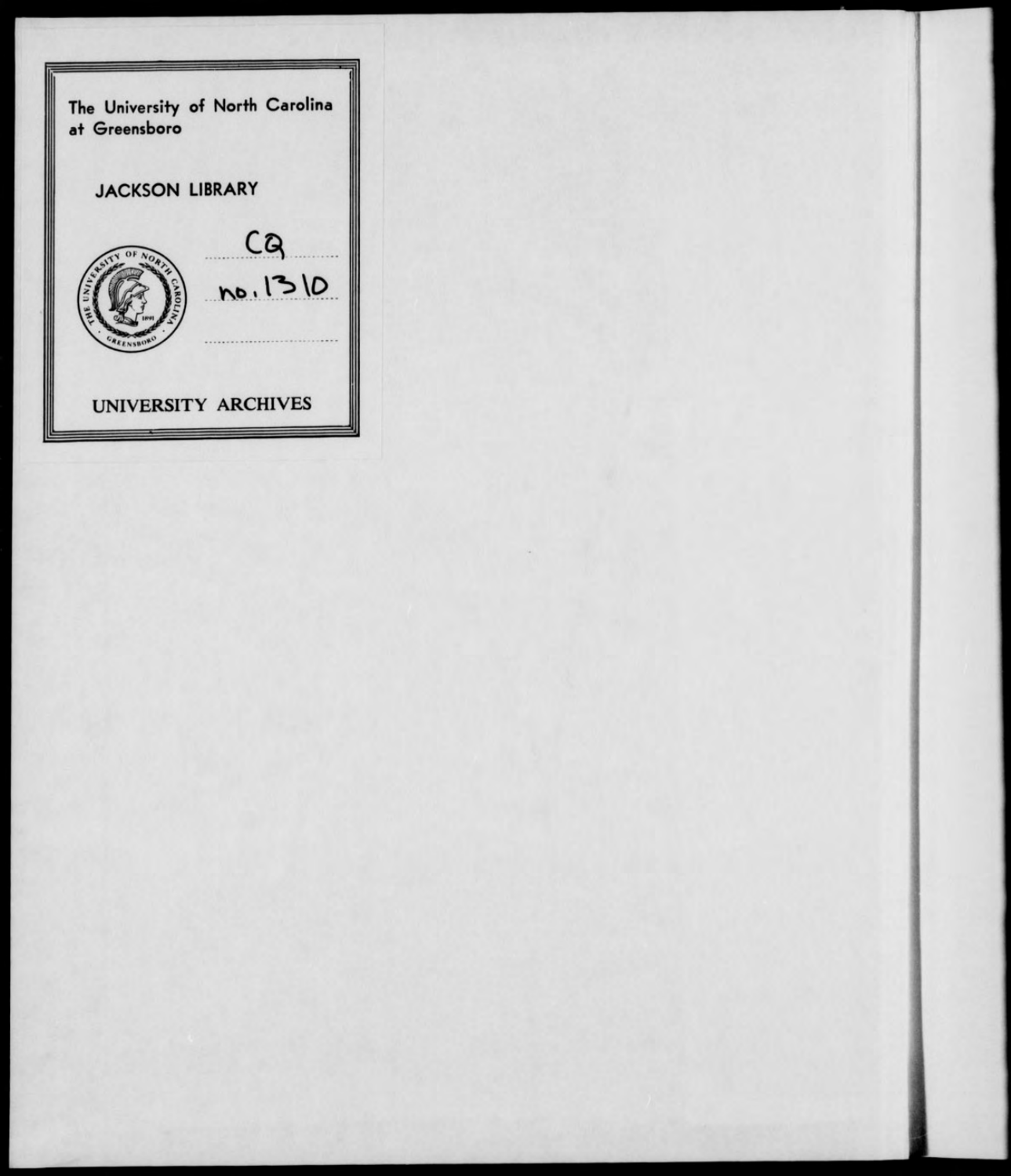HUDSON, SAMUEL CAMPBELL. Heads. (1975) Directed by: Walter W. Barker, Associate Professor. Pp. 5,

The exhibit consists of two, carved, maple wood head-figures.

The basis of this thesis is a search for CHI, (Universal Life Force), in the wood, and an endeavor to express the essence of this inner-life force in my sculpture. My **aim** is to render "not the transient, momentary visual stimulation, but enduring and suprapersonal values."<sup>1</sup>

This thesis was exhibited at the Weatherspoon Art Gallery of The University of North Carolina at Greensboro (April 27 - May 11, 1975). 35 mm slides of exhibited work are on file in the Walter Clinton Jackson Library of the University.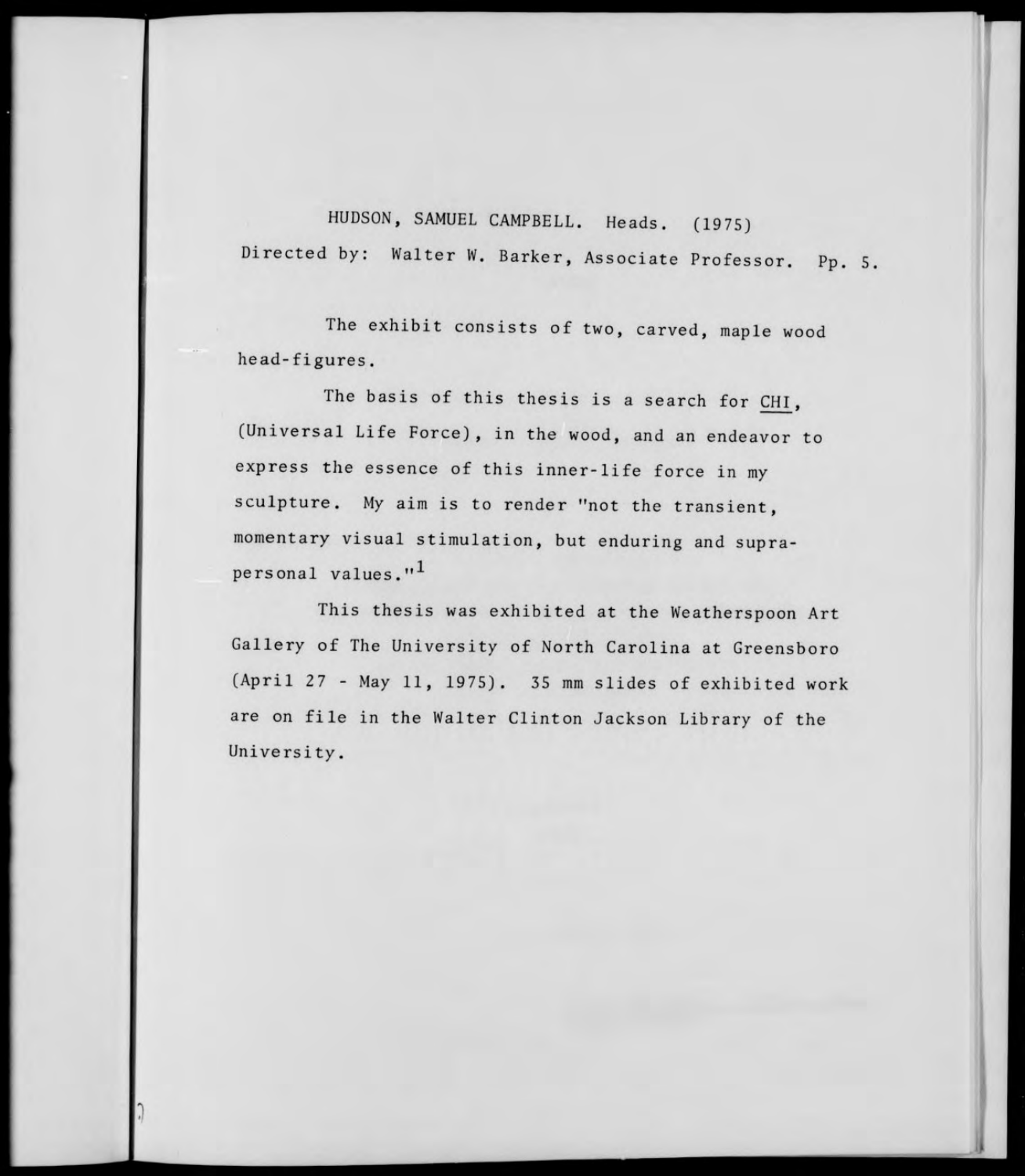**HEADS** 

by Samuel Campbell Hudson

A Thesis Submitted to the Faculty of the Graduate School at The University of North Carolina at Greensboro in Partial Fulfillment of the Requirements for the Degree Master of Fine Arts

> Greensboro 1975

> > Approved by

*K" A- U&a\* ,"* -^.^ *<sup>e</sup> -\* Thesis Adviser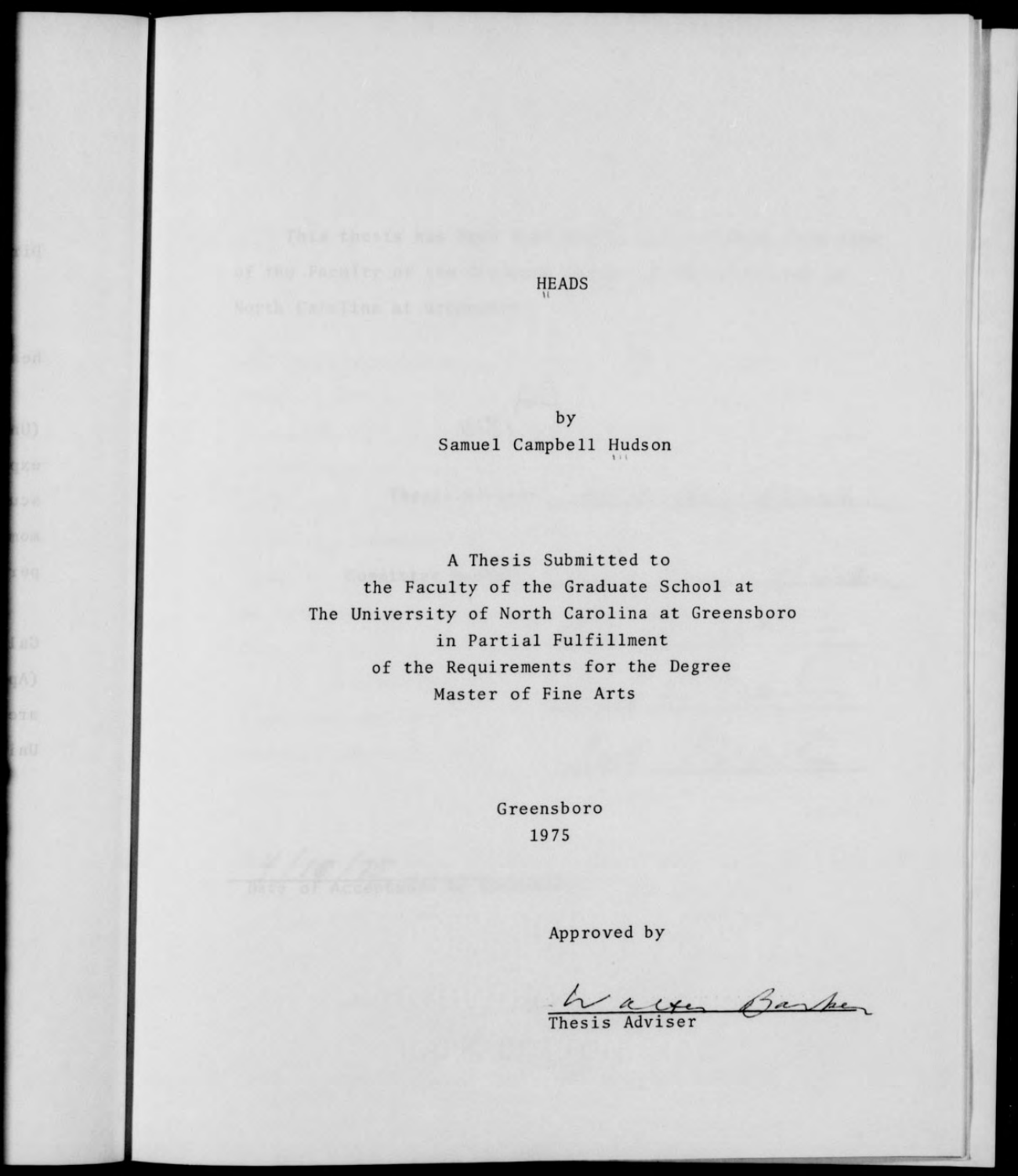This thesis has been approved by the following committee of the Faculty of the Graduate School at The University of North Carolina at Greensboro.

Thesis Adviser <u>halve, Barker</u>

Committee Members <u>have a committee</u> Parlementis

**A** *y /f/7s-*Date of Acceptance by Committee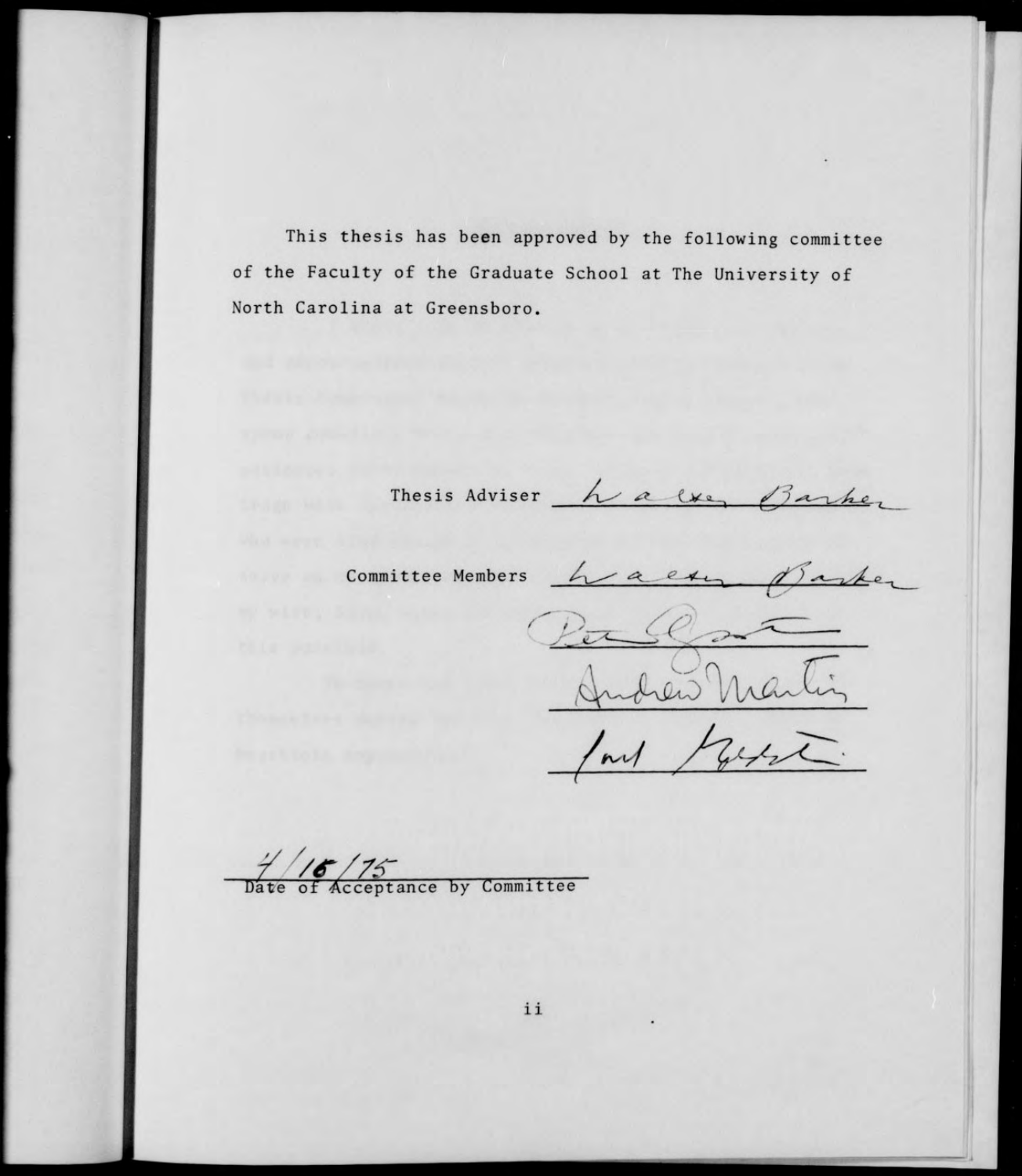## ACKNOWLEDGMENTS

I would like to express my gratitude for the aid and encouragement which I received from the members of my Thesis Committee: Walter W. Barker, Thesis Adviser, who spent countless hours assisting and advising me with great patience; Peter Agostini, whose insights and aesthetic knowledge were invaluable; Andrew G. Martin and Carl Goldstein, who were kind enough to give of their time and talents to serve on my Committee. And especially, I would like to thank my wife, Sara, whose patience, dedication and belief made this possible.

To these and other individuals, who have given of themselves during the past two years, <sup>I</sup> wish to extend my heartfelt appreciation.

iii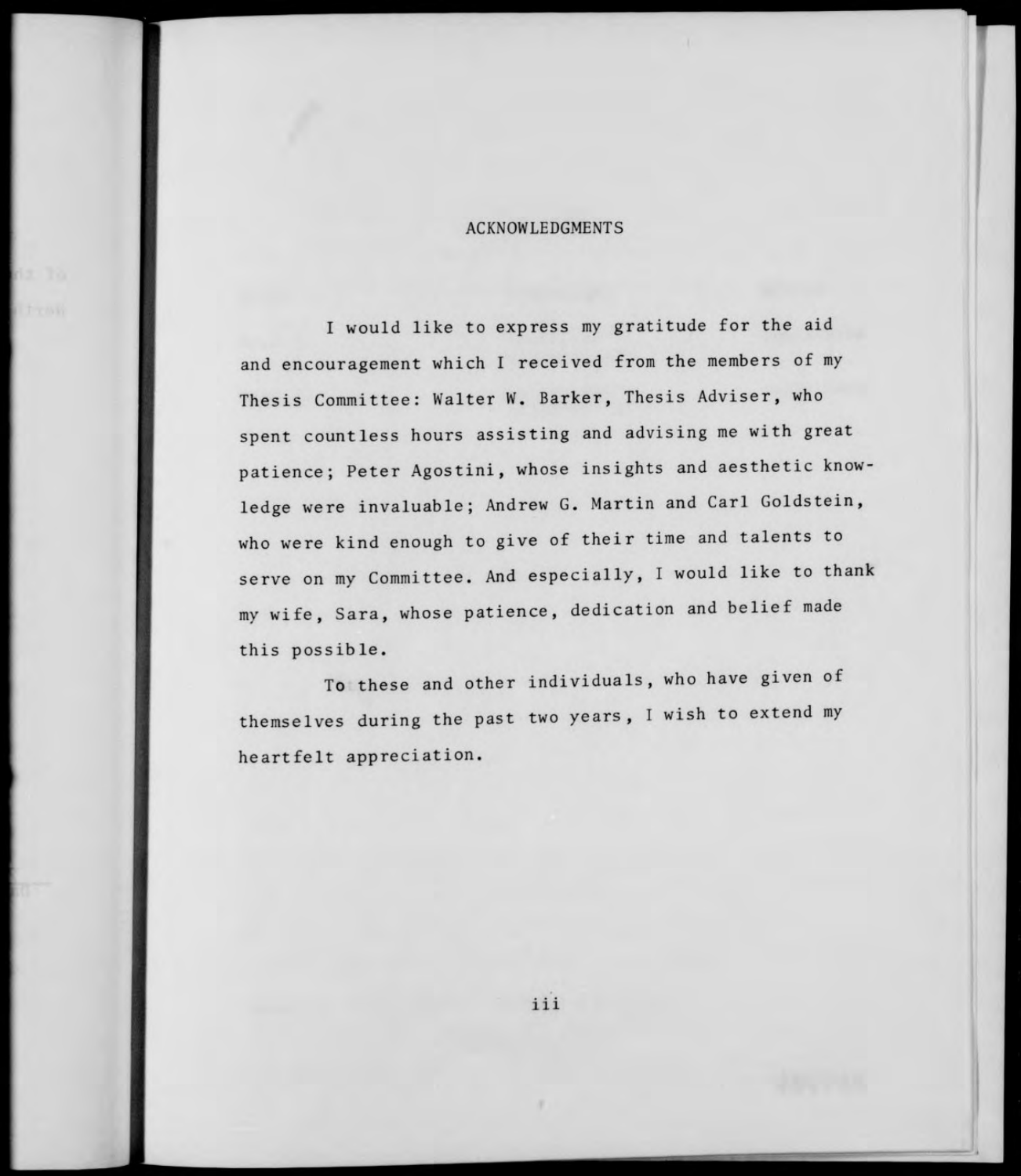## CATALOGUE

| TITLE   | <b>DIMENSIONS</b>                         | MEDIUM     |
|---------|-------------------------------------------|------------|
| Head I  | height-27"<br>diameter-35"                | maple wood |
| Head II | height- $44\frac{1}{2}$ "<br>diameter-39" | maple wood |

**485740**

**I**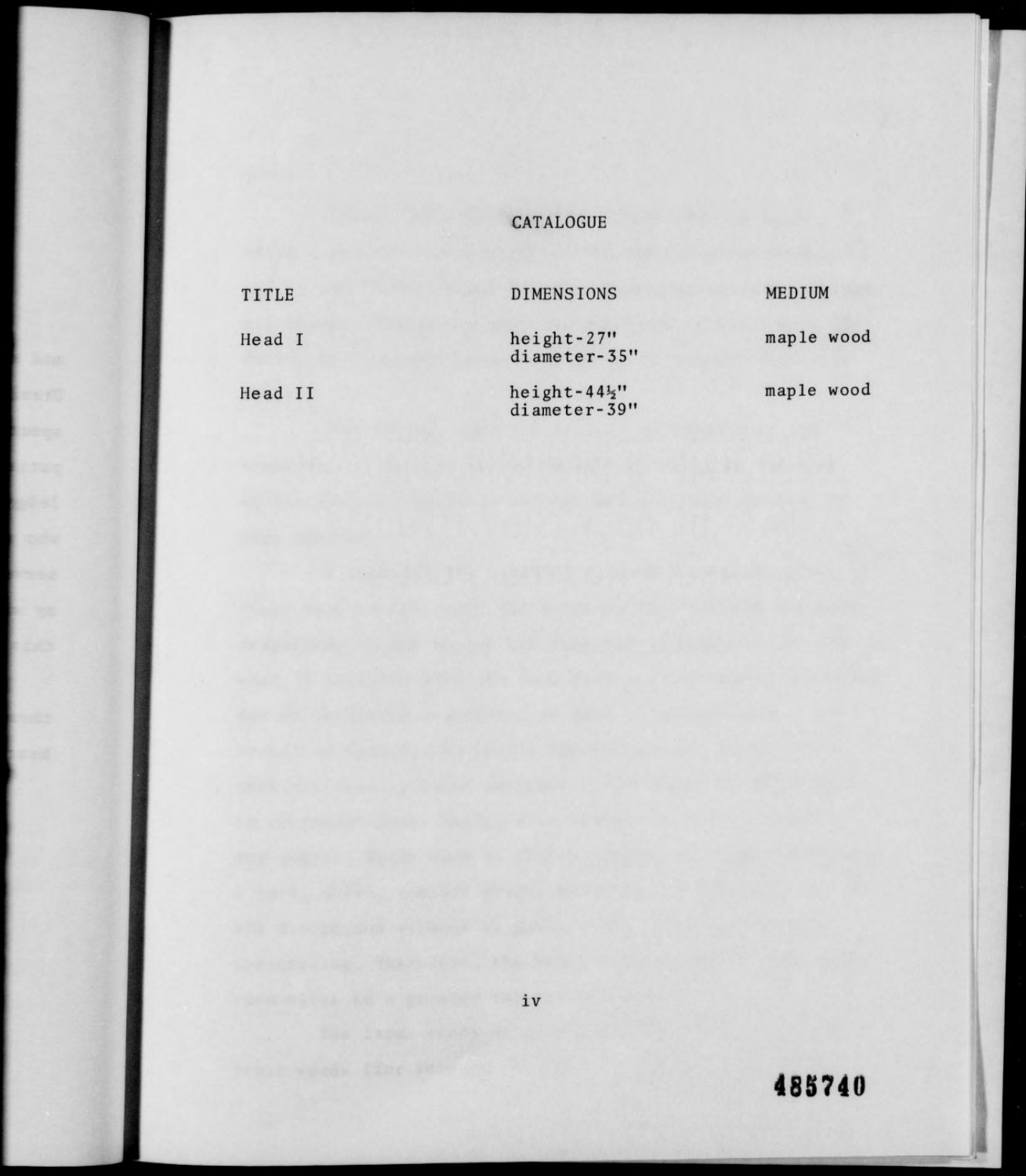To me, wood possesses an inner-life, or force, which I attempt (as a sculptor) to release in my work. CHI is the Chinese name for this force, which flows through all things. The artist must successfully interact with CHI during the creative process if he is to release this life force.

 $\mathbf{1}$ 

The carved, maple wood heads on exhibit in the Weatherspoon Gallery at the University of North Carolina at Greensboro, (April 27 through May 11), are the body of this thesis.

I approach the material without a specific plan, other than to tear away the outer surface of bark and pulp, responding to the unique and distinctive qualities of the wood. I begin to free the form from its enclosure, searching for my solutions - artistic as well as metaphysical - to reveal my "soul". The wood's idiosyncrasies, (i.e., rot, termites, etc.), cause unexpected contingencies which must be contended with; hence, form changes as nature modifies our course. Woods such as cherry, apple, pear and maple have <sup>a</sup> hard, short, compact grain, allowing the artist to cut in all directions without as great a hazard of splitting or splintering. Therefore, the hard, compact, grain woods lend themselves to a greater variety of form.

The large scale of my heads eliminated the use of fruit woods (for reasons of size), thereby, limiting me to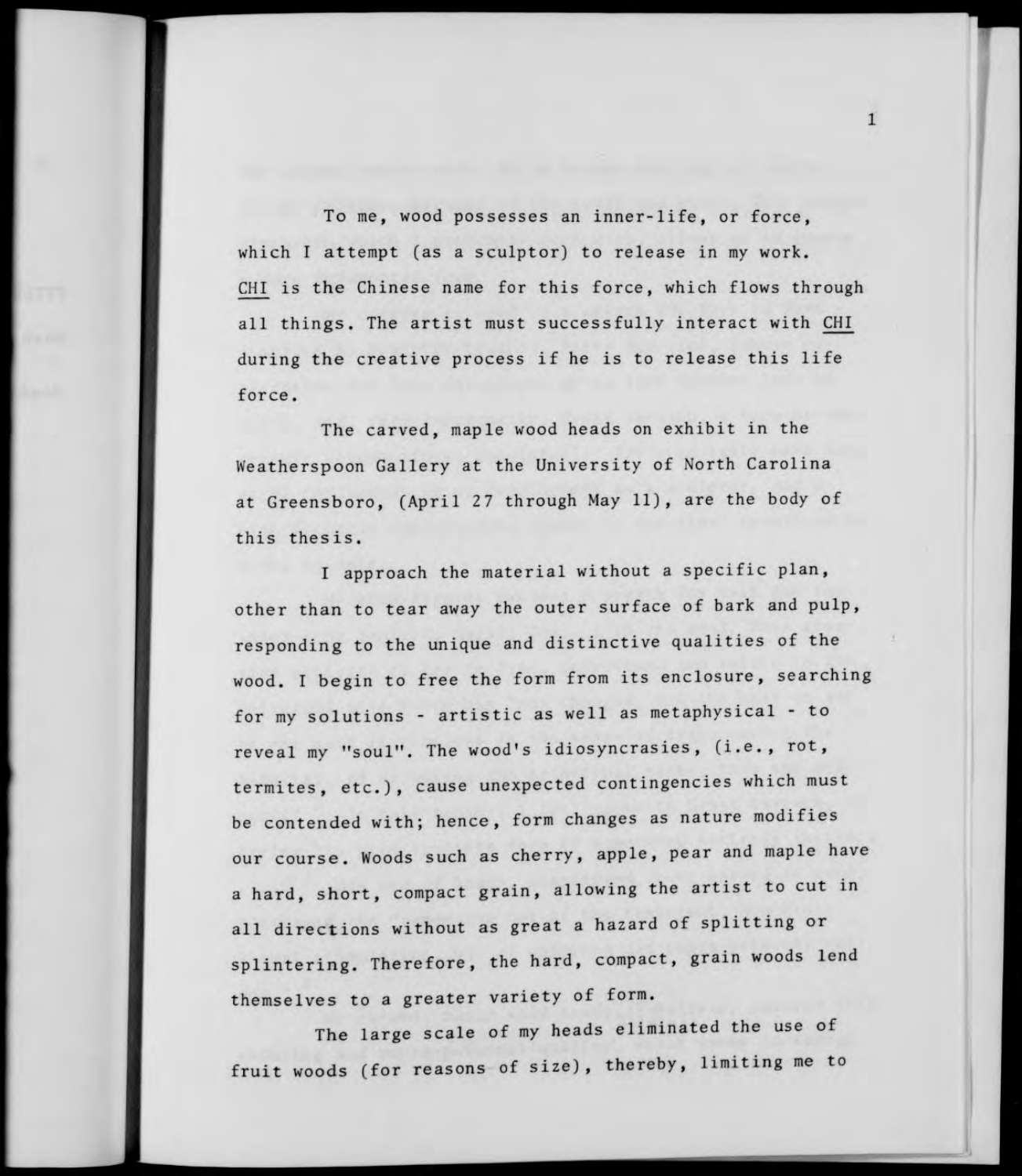the larger maple woods. Maple became the logical choice for my purposes because of its scale and grain. This larger dimension which I presently work with, allows me to pursue a more monumental form.

My carving in wood is a search for form in form inspired by sculptor/teacher, Peter Agostini, (whose exploration for form encouraged me to look further into my wood), and, very importantly, Ernst Barlach, a turn-of-thecentury German artist (sculptor). Their insights have been vital influences in my development as a sculptor, and <sup>a</sup> significantly contributing factor in the final result of my work, to date.

My head-figures express a search for self and the inner-life (spirit, magic, God...) in the wood. This creative activity to try to find, understand and relate to the Universal Life Force has "not changed, and the best in art of the past is timeless in the sense of transcending the material, of stressing the archetypal rather than the ordinary." <sup>2</sup> In this manner, I feel close to Ernst Barlach, in trying "to give concrete form to something entirely abstract ."<sup>3</sup> His use of heavy, simplified forms carved in wood portrayed the "rendering not of the transient, momentary visual stimulation, but of enduring and supra-personal values." 4

My carved, maple wood heads, I believe, possess this enduring and supra-personal quality, which seems to emerge

 $\overline{2}$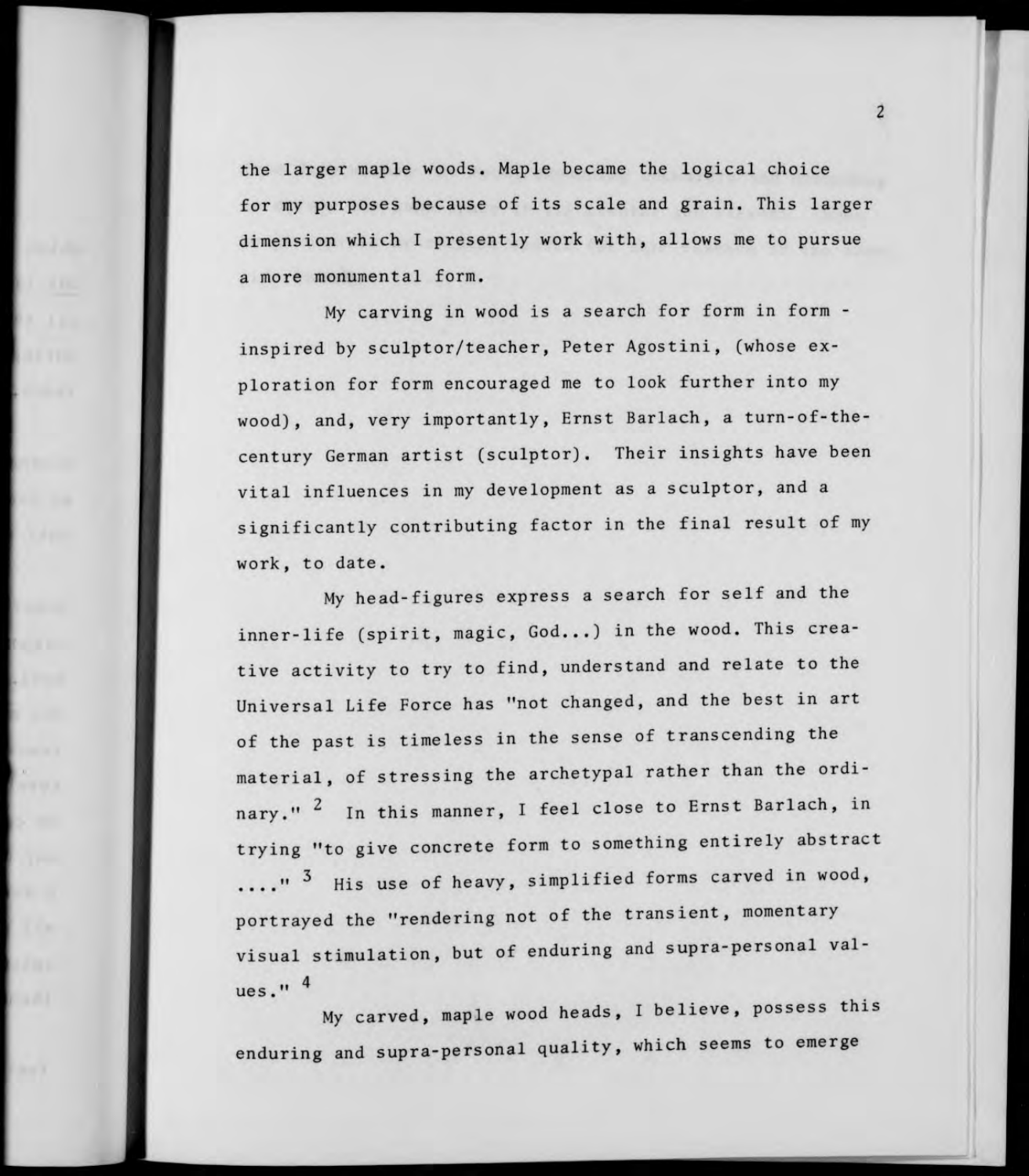from deep within the wood, expanding outwardly and demanding to occupy the same space as its creator and viewers. These heads express my earnest search for this essence of the innerlife Force.

nel eda

Ym 101

(bocw)

. Arow

ofem

tryi

. . . .

bne.

**3**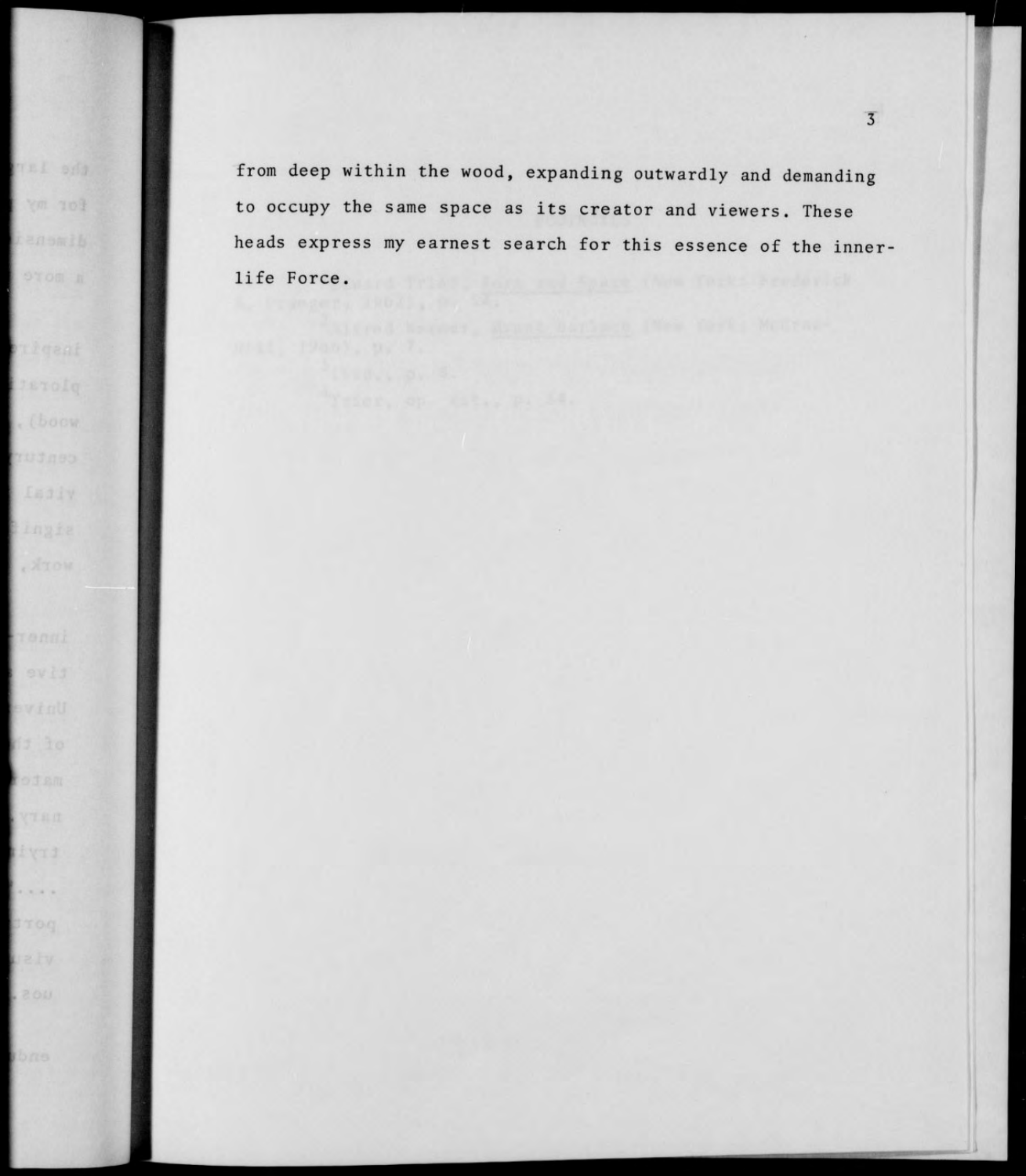## **FOOTNOTES**

Eduard Trier, Form and Space (New York: Frederick A. Praeger, 1962), p. *ST.* Alfred Werner, **Ernst Barlach** (New York: McGraw-Hill, 1966), p. 7.  $3$ Ibid., p. 8.  $4$ Trier, op. cit., p. 54.